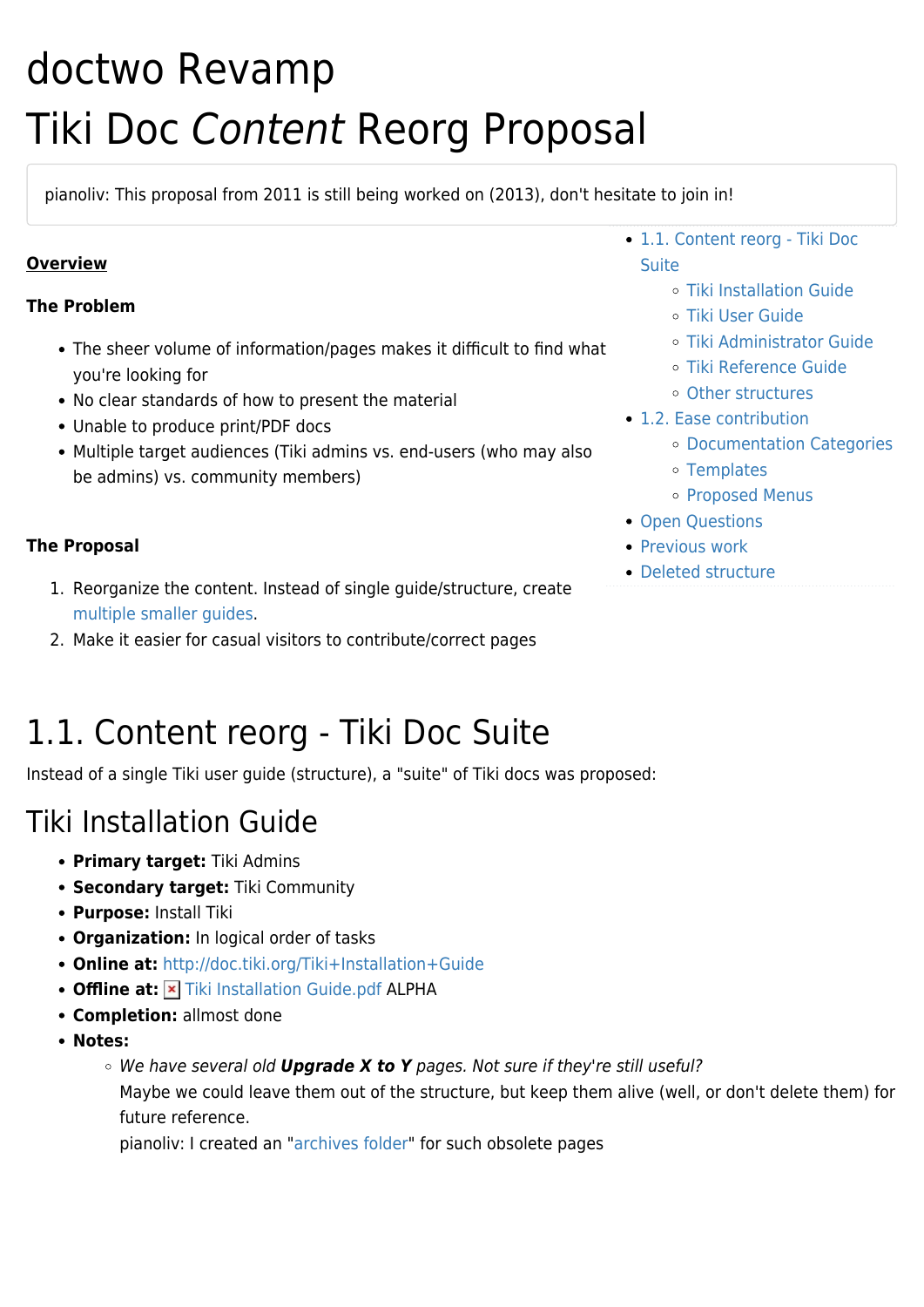# Tiki User Guide

- **Primary target:** End users
- **Secondary target:** Tiki Community, Tiki Admins
- **Purpose:** Perform a specific task, interacting with Tiki as an end-user
- **Organization:** Most common end-user tasks, grouped by Feature
- **Online at:** <http://doc.tiki.org/Tiki+User+Guide>
- **Completion:** allmost done (see [this forum thread](https://tiki.org/tiki-view_forum_thread.php?comments_parentId=47575&topics_offset=3)

# Tiki Administrator Guide

- **Primary target:** Tiki Admins
- **Secondary target:** Tiki Community
- **Organization:** Most common Admin tasks, grouped by Feature
- **Completion:** allmost done (the tree is being built [here](http://doc.tiki.org/doctoc))

# Tiki Reference Guide

- **Primary target:** Tiki Admins, Tiki Community
- **Secondary target:** End-users
- **Purpose:** Screen-by-screen documentation all options/parameters for each feature/plugin/module/button/etc.
- **Organization:** According to the navigation in the application.
- **Online at:** <http://doc.tiki.org/Tiki+Reference+Guide>
- Offline at: **x** [Tiki Installation Guide.pdf](http://doc.tiki.org/dl539) ALPHA
- **Completion:** allmost done

## Other structures

pianoliv: I propose to create a couple of small structures for:

- Home
- Plugins
- Modules
- Tracker Fields
- Mods
- Archives
- Author Resources

See [here](http://doc.tiki.org/doctoc) for details.

# 1.2. Ease contribution

# Documentation Categories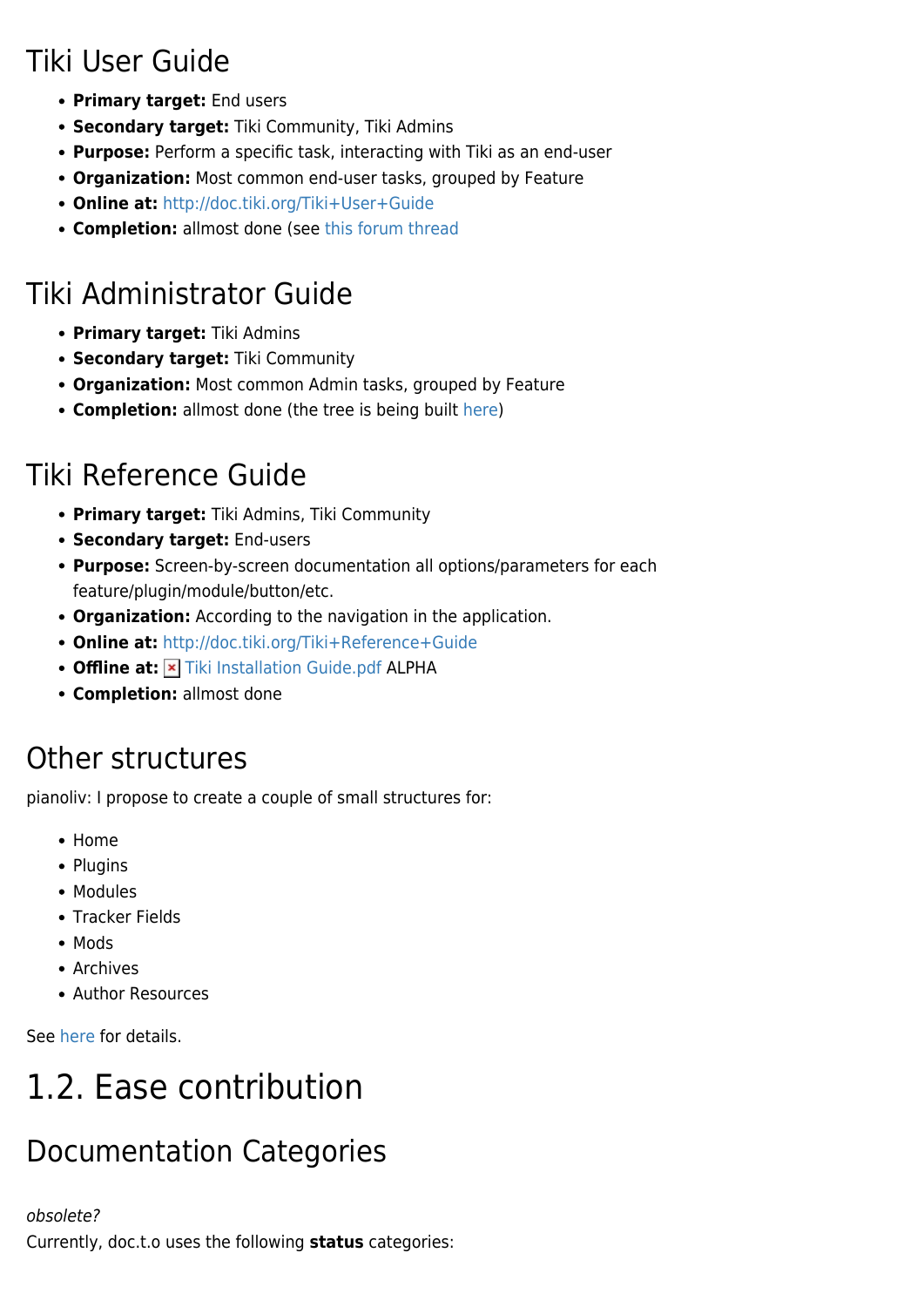#### **Status**

- 1.To Do (86)
- 2.Obsolete (13)
- 3.In Progress (229)
- 4.Pending Review (101)
- 5.Reviewed (4)
- 7.Validated (1)
- 8.Live (22)

I proposed a somewhat simplified (and perhaps easier) set of status markers:

• Stub

The page was created because it is needed. The template has been applied. But there is little or no content.

• In Progress

Someone has started populating the necessary content.

Complete

Most (or all) of the information has been added. Page has been versioned, as needed.

Obsolete

The page/feature is no longer maintained (for example, Image Galleries) but the page remains.

pianoliv: agreed. I started migrating categories to status tags.

See [this forum thread](https://tiki.org/tiki-view_forum_thread.php?comments_parentId=47742&topics_offset=1)

Not sure if a "complete" tag is necessary. A complete page is one that doesn't have any other tags, as complete a page can be.

Also, I propose to **not** tag pages that are not in English.

English should be the reference (since not everyone can translate from all languagues), and localised pages are only a translation of this reference, thus have the same status. Localized pages don't need to appear in a status list.

One tag could eventualy be added in other languages, such as "Page à traduire" (page to translate).

### **Templates**

By using standard page layout/design/templates:

- 1. The pages will "look" as though they belong together
- 2. Makes Tiki look more "professional"
- 3. Easier to see what's missing
- 4. More inviting for contributors (simply fill in the holes vs. "writing docs")

What should the pages look like? At a minimum: Style:

• toc of the substructure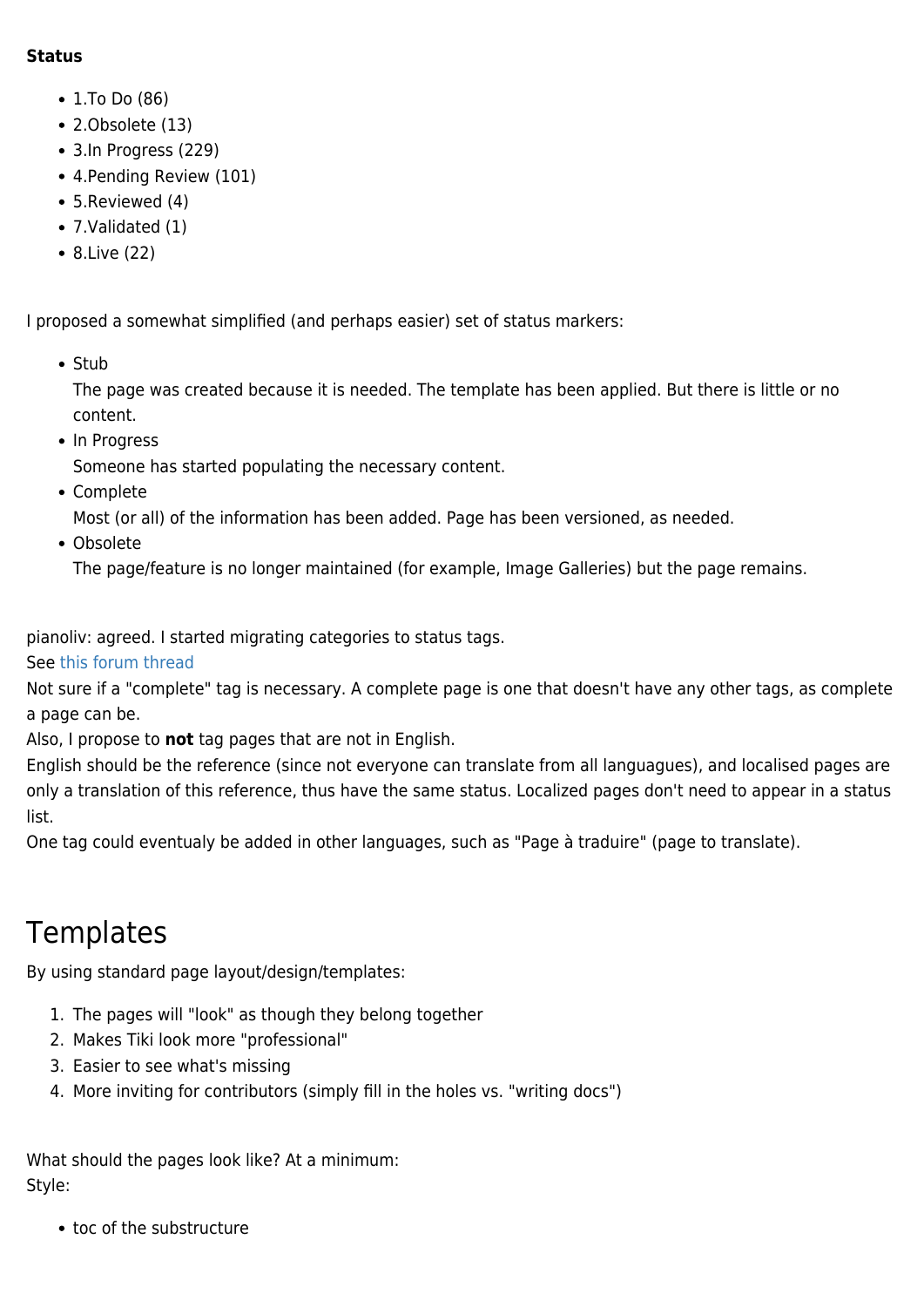- local maketoc
- Numbered headings if long page (!!#, ...) to ease navigation wihin the page while scrolling up & down

Content:

- An image
- An example
- A table of parameters/options
	- $\circ$  Would suggest using Plugin Manager for this as a default for plugins and modules:

{PLUGINMANAGER(plugin=addtocart) /}

The above code will produce a parameter table automatically for Plugin AddtoCart.

- How to arrive at the feature
- Links to related items
- Brief overview (what the page is for)
- Alias names for that page (either shown, or hidden from display with the tc (tiki comment) tag.
- $7?$

#### Sample

''Live sample here:<http://doc.tiki.org/Security>and <http://doc.tiki.org/Spam+Protection>

```
! Page Name
{DIV(float=right,width="200px")}^Related Topics
*Related link
*Related link
*Related link
*Related link^{DIV}
;__Overview__:Short description of the page including why you would need it.
; To Access : From the ((Administration Home)) page, click  Icon {img src=pics\large\icon-
configuration.png alt="Icon"}. %%% or %%% Select Foo > Bar from the default Tiki menu.
;__Notes__:Some important notes or considerations for the page (including any prerequisites).
; Tabs : This page contains the following tabs: {toc title=""}
{TABS(name="Feature",tabs="6.x | 5.x | 4.x")}
!! Tab Name
Use this tab to...
{IMG(src="...",thumb="y",width="350",desc="Tab name",alt="Tab name",imalign="center")}{IMG}
{FANCYTABLE(sortable="y",colwidths="25%|65%|10%",colaligns="left",colvaligns="top",head="Field
| Description | Default")}
Lorem ipsum | Lorem ipsum dolor sit amet, consectetur adipiscing elit. | Quisque
{FANCYTABLE}
{TABS}
```
Tiki templates can not be "re-applied" to existing pages.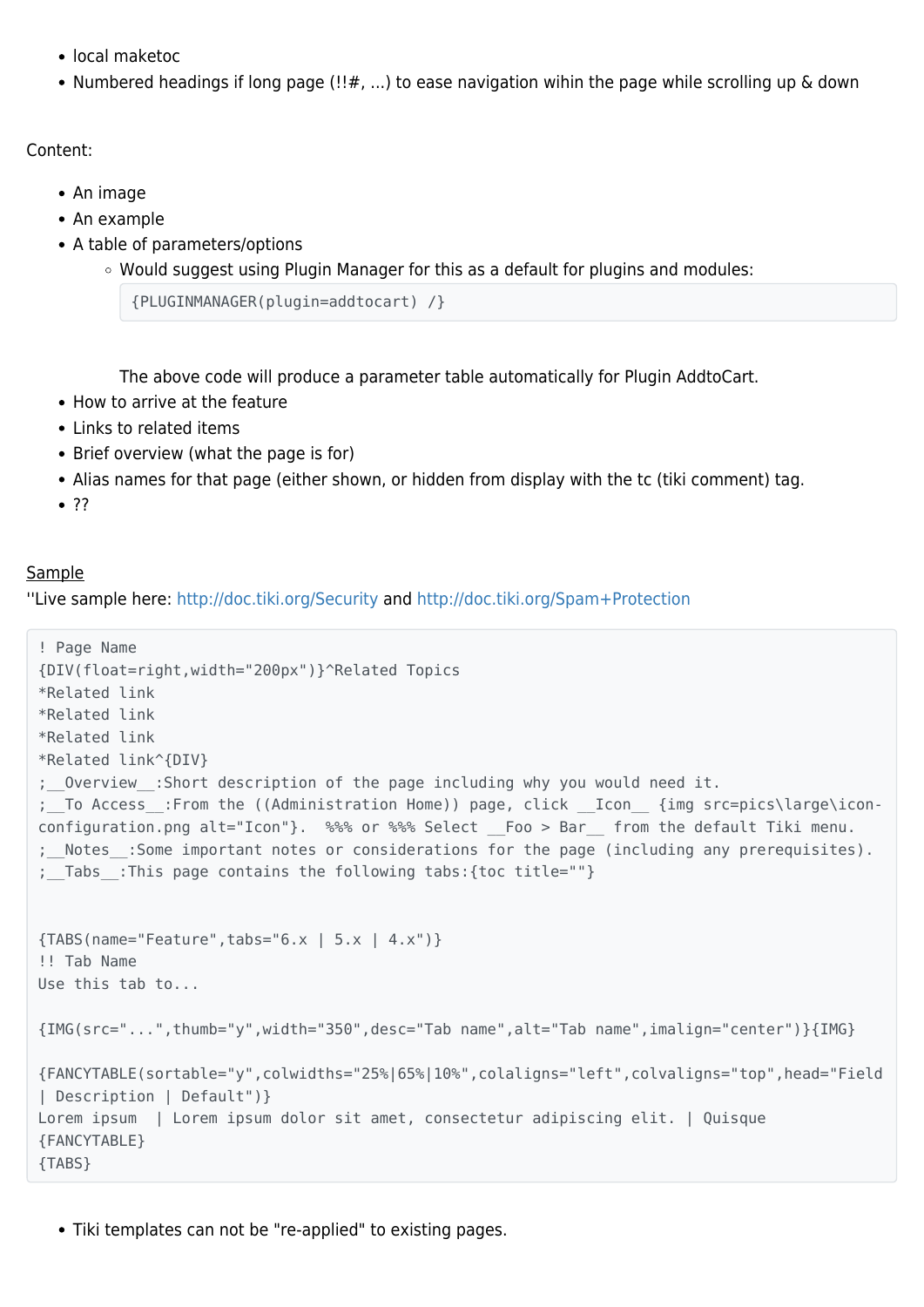- that's why we need to count on the wisdom of the crowds, which will keep editing pages even after we (read: a few benevolent users/editors/admins) restructure the content in doc.t.o ...
- Beauty is in the eye of the beholder

### Proposed Menus

Menus should use PHPLayers ('cause I think they look nicer,  $|\mathbf{x}|$ )

### Side Menu

- Introduction
- Installation
- Configuration
- Features
	- Wiki
	- $\circ$  \_
	- $\circ$
- Admin Panels
- Troubleshooting
- Tuning TikiWiki
- Mods
- Third-Party Code

This is really a simplified "table of contents" of the entire doc "book". I wonder if there's a way to automatically [create a menu based on structure](http://dev.tiki.org/wish1045).... Otherwise it will be a lot of work to fill in the items in the **Features** section.

Xavi: That should be possible through using a module menupage, and in that page, add a {toc} while setting the structure id and depth level... **x** Those params should be described in <http://doc.tiki.org/toc>

- Hm.... doesn't seem to support PHPLayer or Suckerfish menus, though. It makes simply a bulleted list, right? I would much prefer to have actual **menu** buttons/links. I think they'll look much better. (IMHO) ricks99
- Hehe guys I did in tw  $>=$  4.0 (menu structureId=xx} it can work as a tw menu or a css menu :-) and with the param menu cookie=n, onlt the part where you are in is open - perhaps still some bugs for some settings - but works pretty well with no sefurl ... sylvieg ;-)

tobi h: I was wondering what the difference is between the Side Menu's Introduction, Installation, and following, in comparison to the Top Menu's Get Started Section. I ask since I would like to suggest an additional item "Operation & Maintenance", covering information on chores like tuning, logging, backups, and upgrades/updates. I hope this is a good place to put this, otherwise sorry in advance.  $\ge$ 

Maybe within the **Tuning Tiki** section? (ricks99)

Torsten: If you want to use kind of an 'automatic menu', which I refer sometimes as 'magic menu', you can use the "module menu", where you optionally can use either the parameter menuId or the parameter structureId. Using a structureId, you are getting a 'CSS-Menu', which is working eactly as a normal 'CSS-Menu', but the 'menu' gets its menu items out of the "toc" of the structure.